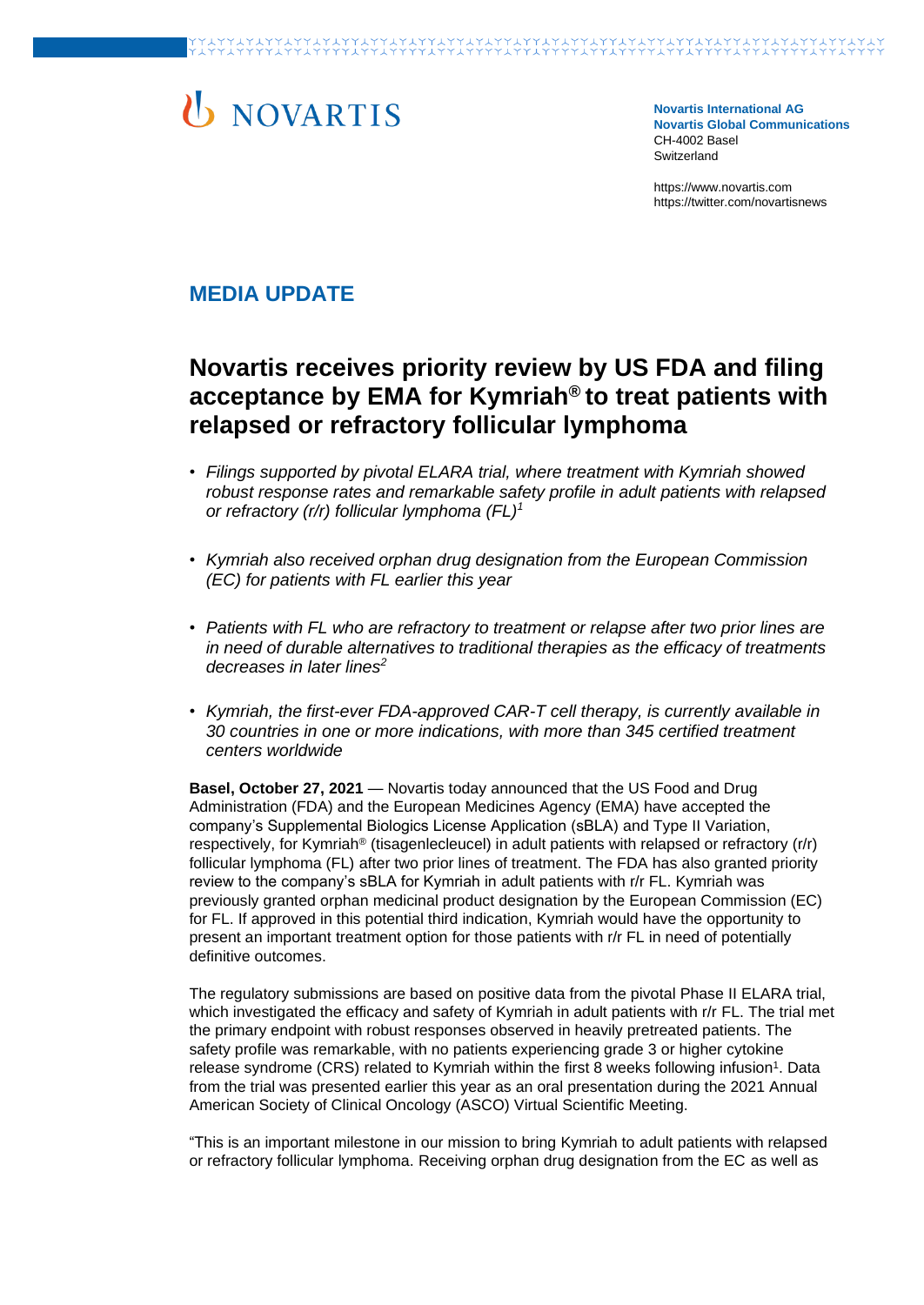priority review from the FDA underscores the unmet need and urgency for these patients. With Kymriah demonstrating impressive results in the ELARA trial, we are hopeful that we can offer a unique and potentially definitive treatment that minimizes the burden," said Jeff Legos, Executive Vice President, Global Head of Oncology & Hematology Development, Novartis.

Orphan drug designation is reserved for medicines that treat, prevent or diagnose a lifethreatening or chronically debilitating rare disease with a prevalence in the EU of below 5 in 10,000 and with either no currently approved method of diagnosis, prevention or treatment or with significant benefit to those affected by the disease<sup>3</sup>. The decision follows a positive opinion from the Committee for Orphan Medicinal Products (COMP) of the EMA. Kymriah also has Orphan Drug designation from the FDA and the Japan Ministry of Health, Labour and Welfare (MHLW) for this disease.

Priority Review is granted to therapies that have the potential to provide significant improvements in the treatment, diagnosis or prevention of serious conditions, as determined by the FDA<sup>4</sup>.

Kymriah is currently approved by the FDA, EMA and other regulatory authorities for the treatment of r/r pediatric and young adult (up to and including 25 years of age) acute lymphoblastic leukemia (ALL), and r/r adult diffuse large B-cell lymphoma (DLBCL).

## **About follicular lymphoma**

Follicular lymphoma (FL), the second most common form of non-Hodgkin lymphoma (NHL), is an indolent lymphoma, and represents approximately 22% of NHL cases5,6 . It is often an unrelenting malignancy with a relapsing and remitting pattern<sup>7,2</sup>. Throughout the lifetime of a patient with relapsing FL, he or she may be exposed to a median of five lines of prior treatment, with an upper range of 13 lines<sup>8,9</sup>. Although patients in in third or later line treatment for FL have multiple systemic therapies available, the efficacy of these regimens drops off rapidly in later lines<sup>2</sup>. Additionally, because of this relapsing and remitting pattern, patients who are refractory to treatment or relapse may exhaust available treatment options<sup>2</sup>.

### **About the ELARA trial**

ELARA is a Phase II, single-arm, multicenter, open-label trial investigating the efficacy and safety of Kymriah in adult patients with r/r FL after at least two prior therapies. This international trial has enrolled patients from over 30 sites in 12 countries worldwide. The primary endpoint is complete response rate (CRR) based on best response by central review (Lugano 2014 criteria). Patients evaluable for efficacy had measurable disease at infusion and more than six months of follow-up from infusion or discontinued early. After infusion, disease assessments were performed every three months. Secondary endpoints include overall response rate, duration of response, progression-free survival, overall survival and safety. Primary analysis data announced at ASCO 2021 showed Kymriah led to responses for the majority of patients treated, with 66% achieving a complete response (95% CI, 56-75). The overall response rate was 86% (95% CI, 78-92)<sup>1</sup> . Importantly, no patients in ELARA trial experienced grade 3 or higher cytokine release syndrome related to Kymriah within the first 8 weeks following infusion, the most common side effect associated with CAR-T therapy<sup>1</sup>.

### **About Novartis Commitment to Oncology Cell & Gene**

Novartis has a mission to reimagine medicine by bringing curative cell & gene therapies to patients worldwide. Novartis has a deep CAR-T pipeline and ongoing investment in manufacturing and supply chain process improvements. With active research underway to broaden the impact of cell and gene therapy in oncology, Novartis is going deeper in hematological malignancies, reaching patients with other cancer types and evaluating nextgeneration CAR-T cell therapies that focus on new targets and utilize new technologies.

Novartis was the first pharmaceutical company to significantly invest in pioneering CAR-T research and initiate global CAR-T trials. Kymriah, the first approved CAR-T cell therapy, developed in collaboration with the Perelman School of Medicine at the University of Pennsylvania, is the foundation of Novartis' commitment to CAR-T cell therapy.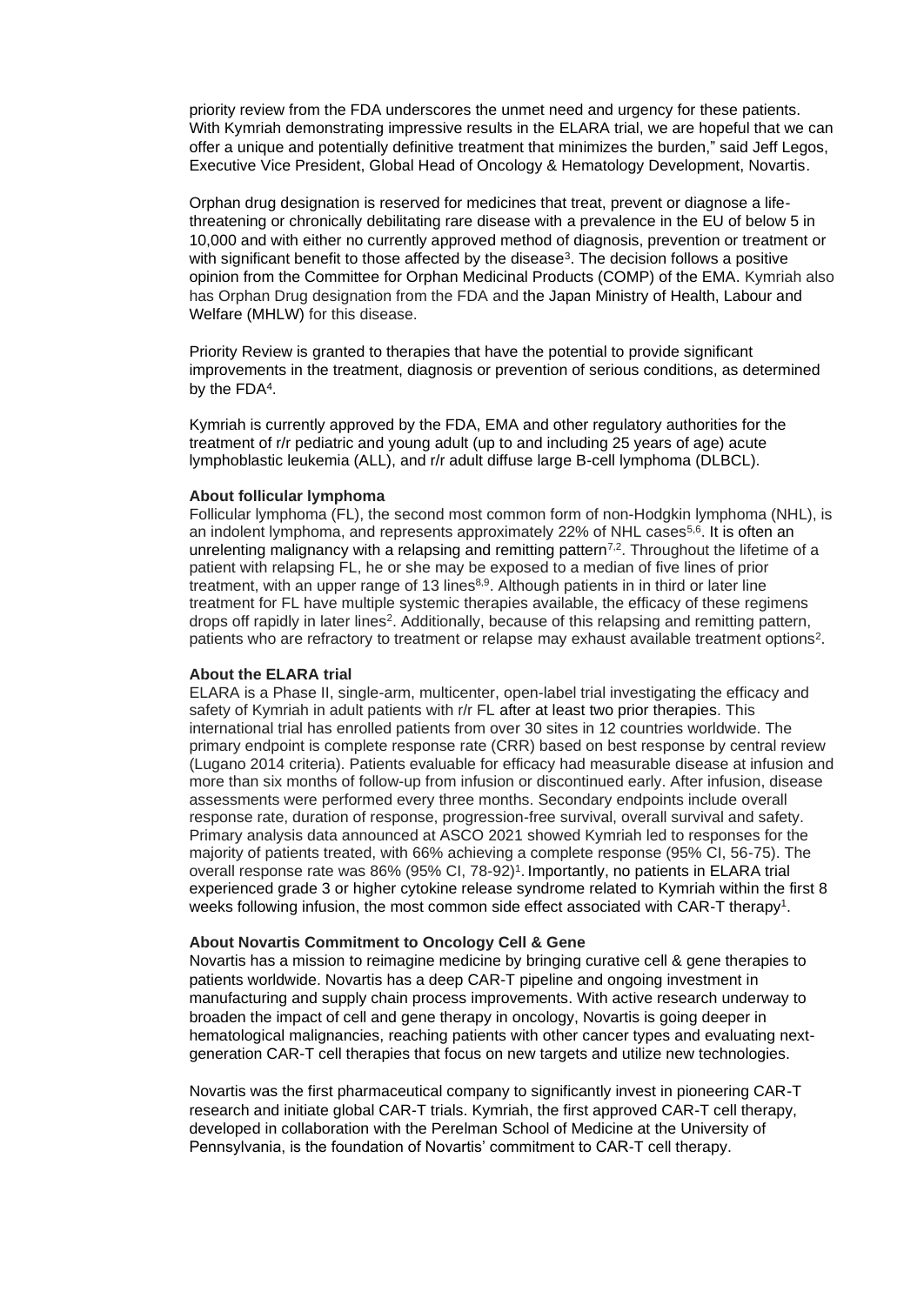Kymriah is currently approved for use in at least one indication in 30 countries and at more than 345 certified treatment centers, with the ambition for further expansion to help fulfill the ultimate goal of bringing CAR-T cell therapy to every patient in need.

Novartis has an expansive global CAR-T manufacturing footprint that includes both Novartisowned and contract manufacturing sites. This comprehensive, integrated footprint strengthens the flexibility, resilience and sustainability of the Novartis manufacturing and supply chain.

# **Important Safety information from the Kymriah SmPC**

Kymriah (tisagenlecleucel) is an autologous, immunocellular cancer therapy which involves reprogramming a patient's own T-cells with a transgene encoding a chimeric antigen receptor (CAR) to identify and eliminate CD19-expressing cells. It is administered as intravenous infusion.

Kymriah is indicated for the treatment of pediatric and young adult patients up to and including 25 years of age with B-cell acute lymphoblastic leukemia (ALL) that is refractory, in relapse post-transplant or in second or later relapse as well as for adult patients with relapsed or refractory diffuse large B-cell lymphoma (DLBCL) after two or more lines of systemic therapy.

Kymriah must not be administered in case of hypersensitivity to the active substance or to any of the excipients of the product. In addition, contraindications of the lymphodepleting chemotherapy that is usually preceding the Kymriah infusion to prepare the patient's body, must be considered.

For details, please see the Summary of Product Characteristics (SmPC).

# *Reasons to delay Kymriah treatment*

Kymriah treatment should be delayed, if a patient has any of the following conditions:

- Unresolved serious adverse reactions (especially pulmonary reactions, cardiac reactions or hypotension) from preceding chemotherapies.
- Active uncontrolled infection.
- Active graft-versus-host disease (GVHD).
- Significant clinical worsening of leukemia burden or lymphoma following lymphodepleting chemotherapy.

# *Monitoring after Kymriah infusion*

Kymriah may cause side effects that could be severe, life-threatening or fatal. Therefore, patients should be monitored daily for the first 10 days following infusion for signs and symptoms of potential cytokine release syndrome, neurological events and other toxicities. Physicians should consider hospitalization for the first 10 days post infusion or at the first signs/symptoms of cytokine release syndrome and/or neurological events. After the first 10 days following the infusion, the patient should be monitored at the physician's discretion.

Patients should be instructed to remain within proximity (i.e., 2 hours of travel) of a qualified clinical facility for at least 4 weeks following infusion. They should be advised to contact their healthcare provider right away, if they experience any of signs and symptoms of cytokine release syndrome, neurological events, infections and tumor lysis syndrome or if other severe or serious side effects occur.

Patients are advised to take their body temperature twice a day for 3-4 weeks after treatment with Kymriah, and if the temperature is high to contact their doctor immediately.

### *Important side effects*

Kymriah may cause side effects that could be severe, life-threatening or fatal. They usually happen in the first eight weeks after the infusion, but can also develop later. The following main side effects can occur after Kymriah infusion: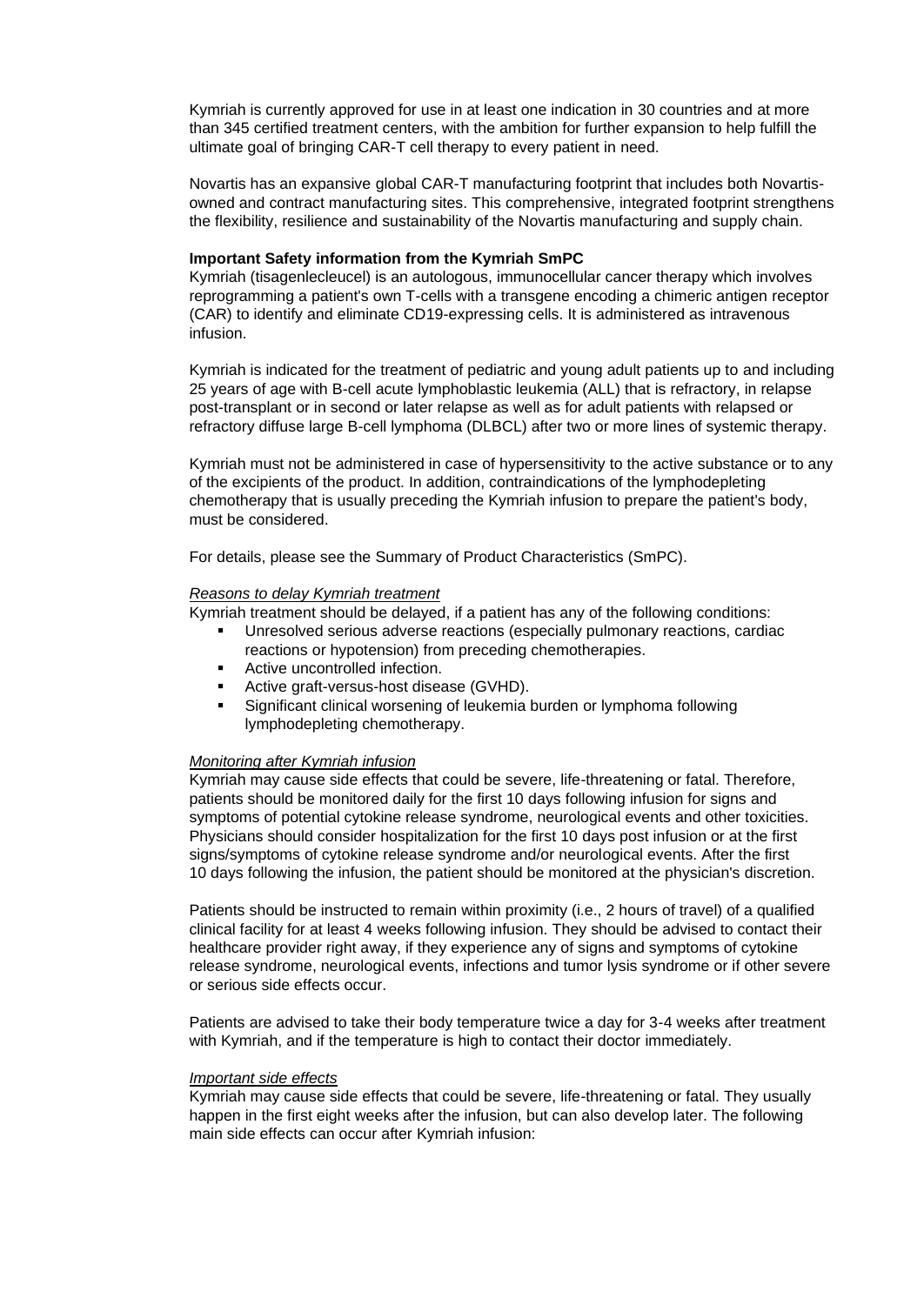**Cytokine release syndrome** has been frequently observed and almost always occurred within the first 10 days after Kymriah infusion. Patients may experience high fever, chills, difficulty breathing, nausea, vomiting, diarrhea, muscle pain, joint pain, low blood pressure, dizziness/light headedness, and issues with blood coagulation. Adverse reactions of multiple body organs, such as the heart, the liver or kidney, may occur.

**Neurological events**, in particular encephalopathy, confusional state or delirium, can occur frequently with Kymriah. Other manifestations can also include altered or decreased consciousness, agitation, seizures, difficulty speaking, understanding speech, or loss of balance. The majority of neurological events occurred within eight weeks following Kymriah infusion and were transient. Because of the risk of neurological side effects, patients should not drive, operate heavy machinery, or do other activities that require alertness for eight weeks after receiving Kymriah.

**Infections** can occur frequently after Kymriah infusion. As appropriate, prophylactic antibiotics should be administered and surveillance testing should be employed prior to and during treatment with Kymriah. Infections are known to complicate the course and management of concurrent cytokine release syndrome. Vaccination with live virus vaccines is not recommended at least six weeks prior to the start of lymphodepleting chemotherapy, during Kymriah treatment, and until immune recovery following treatment with Kymriah.

**Febrile neutropenia** was frequently observed in patients after Kymriah infusion. In the event of febrile neutropenia, infection should be evaluated and managed appropriately with broadspectrum antibiotics, fluids and other supportive care, as medically indicated.

**Tumor lysis syndrome** is a rapid breakdown of tumor cells and release of their contents into the bloodstream. This can interfere with the workings of various body organs, especially the kidneys, heart and nervous system. To minimize risk of tumor lysis syndrome, patients with elevated uric acid or high tumor burden should receive allopurinol, or an alternative prophylaxis, prior to Kymriah infusion.

**Prolonged cytopenias**, which is a low count of one or more types of blood cells such as red blood cells, white blood cells, or platelets, can persist for several weeks following Kymriah. The majority of patients who had cytopenias at day 28 following Kymriah treatment improved or resolved within three months after treatment. Prolonged neutropenia has been associated with increased risk of infection.

**Hypogammaglobulinemia or Agammaglobulinemia**, a condition in which the level of immunoglobulins (antibodies) in the blood is low and the risk of infections is increased, can occur in patients treated with Kymriah. Infection precautions, antibiotic prophylaxis and immunoglobulin replacement should be managed per age and standard guidelines.

**Secondary malignancies:** After treatment with Kymriah, patients will be monitored life-long by their healthcare provider, as they may develop secondary cancers.

**Pregnancy and breast-feeding:** It is not known, whether Kymriah has the potential to be transferred to the fetus via the placenta and could cause fetal toxicity, including B-cell lymphocytopenia. Kymriah is not recommended during pregnancy and in women of childbearing potential not using contraception. It is unknown, whether Kymriah is excreted in human milk. A risk to the breast-fed infant cannot be excluded. Women, who are breastfeeding, should be advised of the potential risk to the breast-fed infant.

**Blood, organ, tissue and cell donation:** Patients treated with Kymriah should not donate blood, organs, tissues and cells for transplantation.

**Please see the full Summary of Product Characteristics (SmPC) for KYMRIAH,** [www.Kymriah.com](http://www.kymriah.com/)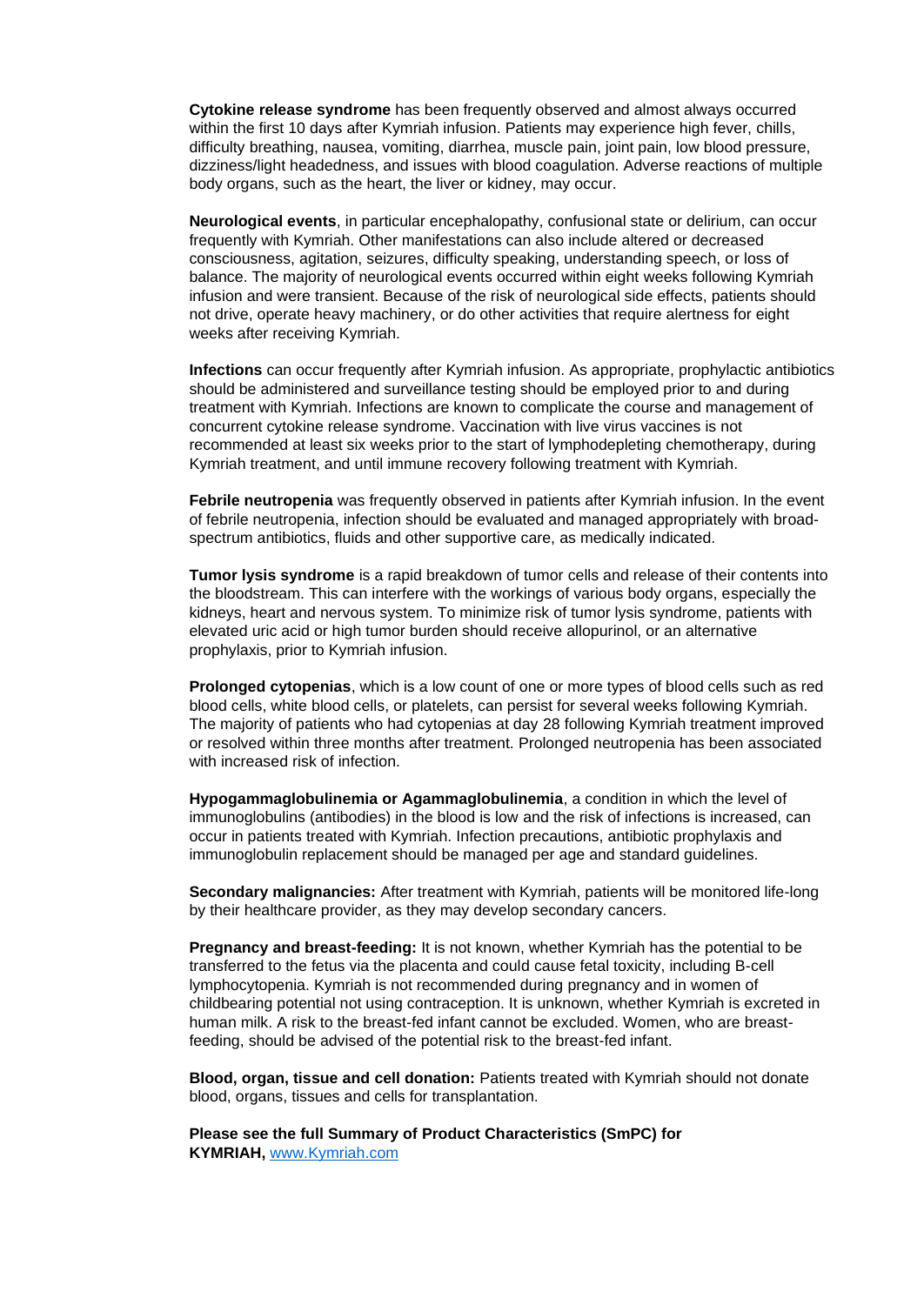### **Disclaimer**

This press release contains forward-looking statements within the meaning of the United States Private Securities Litigation Reform Act of 1995. Forward-looking statements can generally be identified by words such as "potential," "can," "will," "plan," "may," "could," "would," "expect," "anticipate," "seek," "look forward," "believe," "committed," "investigational," "pipeline," "launch," or similar terms, or by express or implied discussions regarding potential marketing approvals, new indications or labeling for the investigational or approved products described in this press release, or regarding potential future revenues from such products. You should not place undue reliance on these statements. Such forward-looking statements are based on our current beliefs and expectations regarding future events, and are subject to significant known and unknown risks and uncertainties. Should one or more of these risks or uncertainties materialize, or should underlying assumptions prove incorrect, actual results may vary materially from those set forth in the forward-looking statements. There can be no guarantee that the investigational or approved products described in this press release will be submitted or approved for sale or for any additional indications or labeling in any market, or at any particular time. Nor can there be any guarantee that such products will be commercially successful in the future. In particular, our expectations regarding such products could be affected by, among other things, the uncertainties inherent in research and development, including clinical trial results and additional analysis of existing clinical data; regulatory actions or delays or government regulation generally; global trends toward health care cost containment, including government, payor and general public pricing and reimbursement pressures and requirements for increased pricing transparency; our ability to obtain or maintain proprietary intellectual property protection; the particular prescribing preferences of physicians and patients; general political, economic and business conditions, including the effects of and efforts to mitigate pandemic diseases such as COVID-19; safety, quality, data integrity or manufacturing issues; potential or actual data security and data privacy breaches, or disruptions of our information technology systems, and other risks and factors referred to in Novartis AG's current Form 20-F on file with the US Securities and Exchange Commission. Novartis is providing the information in this press release as of this date and does not undertake any obligation to update any forward-looking statements contained in this press release as a result of new information, future events or otherwise.

### **About Novartis**

Novartis is reimagining medicine to improve and extend people's lives. As a leading global medicines company, we use innovative science and digital technologies to create transformative treatments in areas of great medical need. In our quest to find new medicines, we consistently rank among the world's top companies investing in research and development. Novartis products reach nearly 800 million people globally and we are finding innovative ways to expand access to our latest treatments. About 108,000 people of more than 140 nationalities work at Novartis around the world. Find out more at https://www.novartis.com.

Novartis is on Twitter. Sign up to follow @Novartis at **<https://twitter.com/novartisnews>** For Novartis multimedia content, please visit **https:/[/www.novartis.com/news/media-library](http://www.novartis.com/news/media-library)** For questions about the site or required registration, please contact [media.relations@novartis.com](mailto:media.relations@novartis.com)

### **References**

- 1. Schuster, S. et.al. Efficacy and Safety of Tisagenlecleucel (Tisa-cel) in Adult Patients (Pts) With Relapsed/Refractory Follicular Lymphoma (r/r FL): Primary Analysis of the Phase 2 ELARA Trial. Abstract #7508. 2021 American Society of Clinical Oncology (ASCO) Annual Meeting, June 4-8, Chicago, IL.
- 2. Sutamtewagul, G. & Link, B.K. Novel treatment approaches and future perspectives in follicular lymphoma. Ther Adv Hematol. 2019; 10:1–20.
- 3. European Medicines Agency. Orphan Designation Overview. Accessed August 2021. Available at: https://www.ema.europa.eu/en/human-regulatory/overview/orphan-designation-overview.
- 4. U.S. Food and Drug Administration (FDA). Priority Review. Available from: https://www.fda.gov/patients/fasttrack-breakthrough-therapy-accelerated-approval-priority-review/priority-review.
- 5. The Non-Hodgkin's Lymphoma Classification Project. Blood. 1997;89:3909–3918.
- 6. Anderson J., et al. Epidemiology of the non-Hodgkin's lymphomas: distributions of the major subtypes differ by geographic locations. Non-Hodgkin's Lymphoma Classification Project. Ann Oncol. 1998;9(7):7;17–720.
- 7. Wudhikarn, K., et al. Comparative effectiveness research in follicular lymphoma: current and future perspectives and challenges. J Comp Eff Res. 2014.
- 8. Data on File, Novartis, 2020.